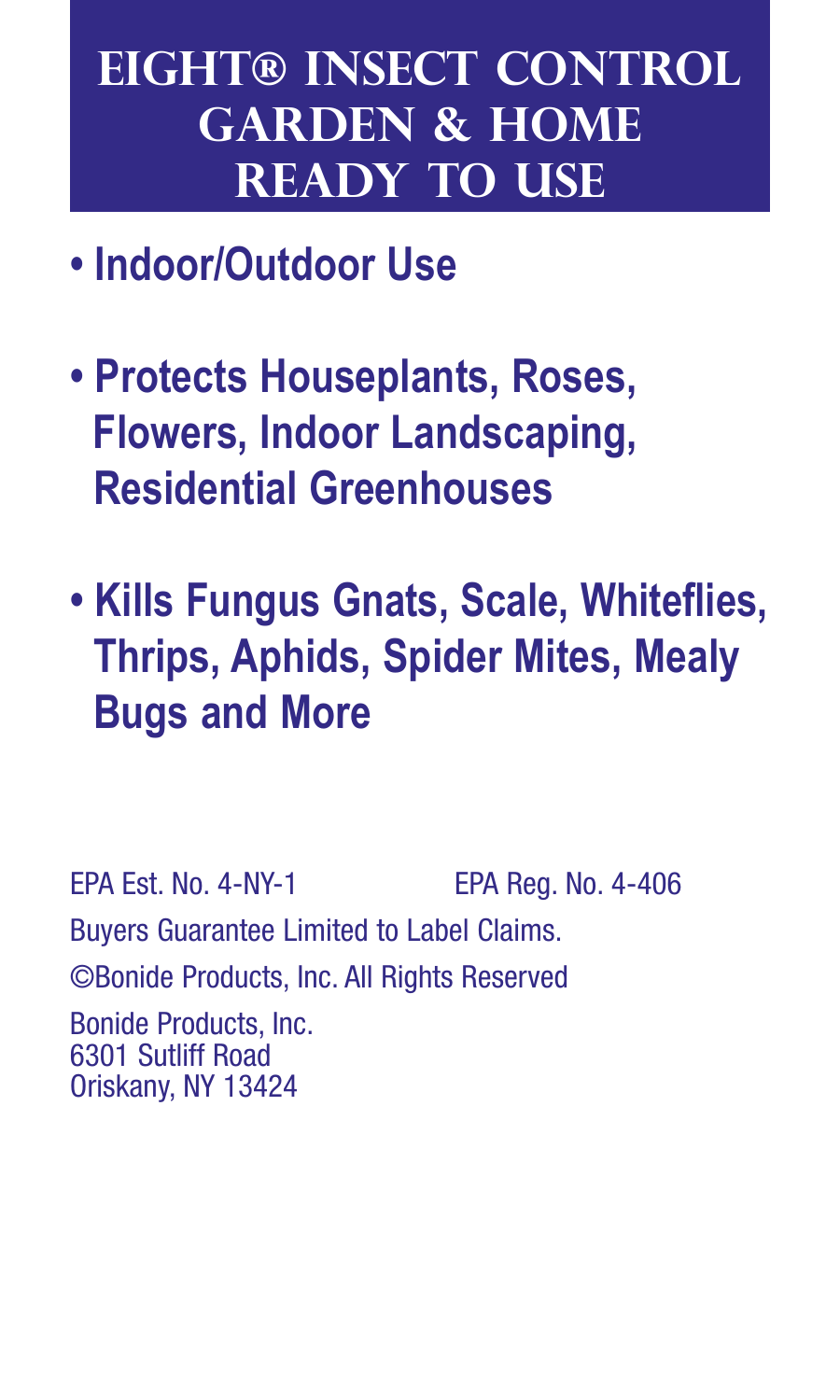## **DIRECTIONS FOR USE**

It is a violation of Federal law to use this product in a manner inconsistent with its labeling. Not for use on plants being grown for sale or for other commercial use, or for commercial seed production or for research purposes.

SHAKE WELL BEFORE USING - For use, turn nozzle to spray position, point away from face and squeeze trigger to spray.

## **HOUSEPLANTS**

To kill insects on Indoor Landscaping direct the spray mist to hit as many insects as possible.Indoor: To Protect Plants in Residential Greenhouses and Lathouses, and for Indoor Landscaping.

| Plants:                                                                                                                                                                                                                                                                                                                                                                                                                                                                                                  | Pests:                                                                                                                                                                                                                                                                         | <b>How to Use:</b>                                                                                                                                                                                                                                                                                                                                                                                                                                                                                                                                                                                                                                                                                                  |
|----------------------------------------------------------------------------------------------------------------------------------------------------------------------------------------------------------------------------------------------------------------------------------------------------------------------------------------------------------------------------------------------------------------------------------------------------------------------------------------------------------|--------------------------------------------------------------------------------------------------------------------------------------------------------------------------------------------------------------------------------------------------------------------------------|---------------------------------------------------------------------------------------------------------------------------------------------------------------------------------------------------------------------------------------------------------------------------------------------------------------------------------------------------------------------------------------------------------------------------------------------------------------------------------------------------------------------------------------------------------------------------------------------------------------------------------------------------------------------------------------------------------------------|
| Ageratum, Ardisia,<br>Aster, Baby's<br>Breath, Begonia,<br>Birdsnest Fern.<br><b>Bleeding Heart,</b><br>Carnation.<br>Chrysanthemum,<br>Citrus, Coleus,<br>Crown of Thorns,<br>Cockscomb.<br>Cyclamen,<br>Dracaena.<br>Dumbcane, English<br>Ivy, Fuchsia,<br>Gladiolus, Grape<br>Ivy, Juniper, Lily,<br>Marigold, Orchid,<br>Palm, Pansy,<br>Peperomia,<br>Petunia,<br>Philodendron,<br>Piggy-Back<br>Plant, Poinsettia,<br>Portulaca, Pothos,<br>Prayer Plant,<br>Purple Passion,<br>Rabbits Foot Fern. | Aphids,<br>Armyworms,<br>Citrus Blackfly,<br>Corn Earworms.<br>Exposed<br>Thrips, Fall<br>Cankerworms.<br>Fungus Gnats,<br>Inchworms.<br>Japanese<br>Beetles,<br>Leafminers.<br>Leafrollers.<br>Mealybugs,<br>Scales.<br>Solder Mites.<br>Spring<br>Cankerworms,<br>Whitefiies | Contact and residual:<br>Use sufficient spray to<br>obtain full coverage of<br>all foliage. If application<br>is to be made indoors,<br>remove infested plants<br>from living areas prior<br>to application. Apply in<br>an area not likely to<br>be occupied by people<br>or pets (particularly<br>fish). After spraying,<br>plants can be returned<br>to original location. Do<br>not use more product<br>than recommended, as<br>this may cause some<br>plant injury. Use with<br>care on ferns, palms<br>and fuchsia. As with<br>all plants listed above,<br>especially carnations,<br>chrysanthemums, and<br>roses, there exists a<br>wide variety of species<br>cultivars,<br>and<br>and<br>therefore, a wide |
|                                                                                                                                                                                                                                                                                                                                                                                                                                                                                                          |                                                                                                                                                                                                                                                                                |                                                                                                                                                                                                                                                                                                                                                                                                                                                                                                                                                                                                                                                                                                                     |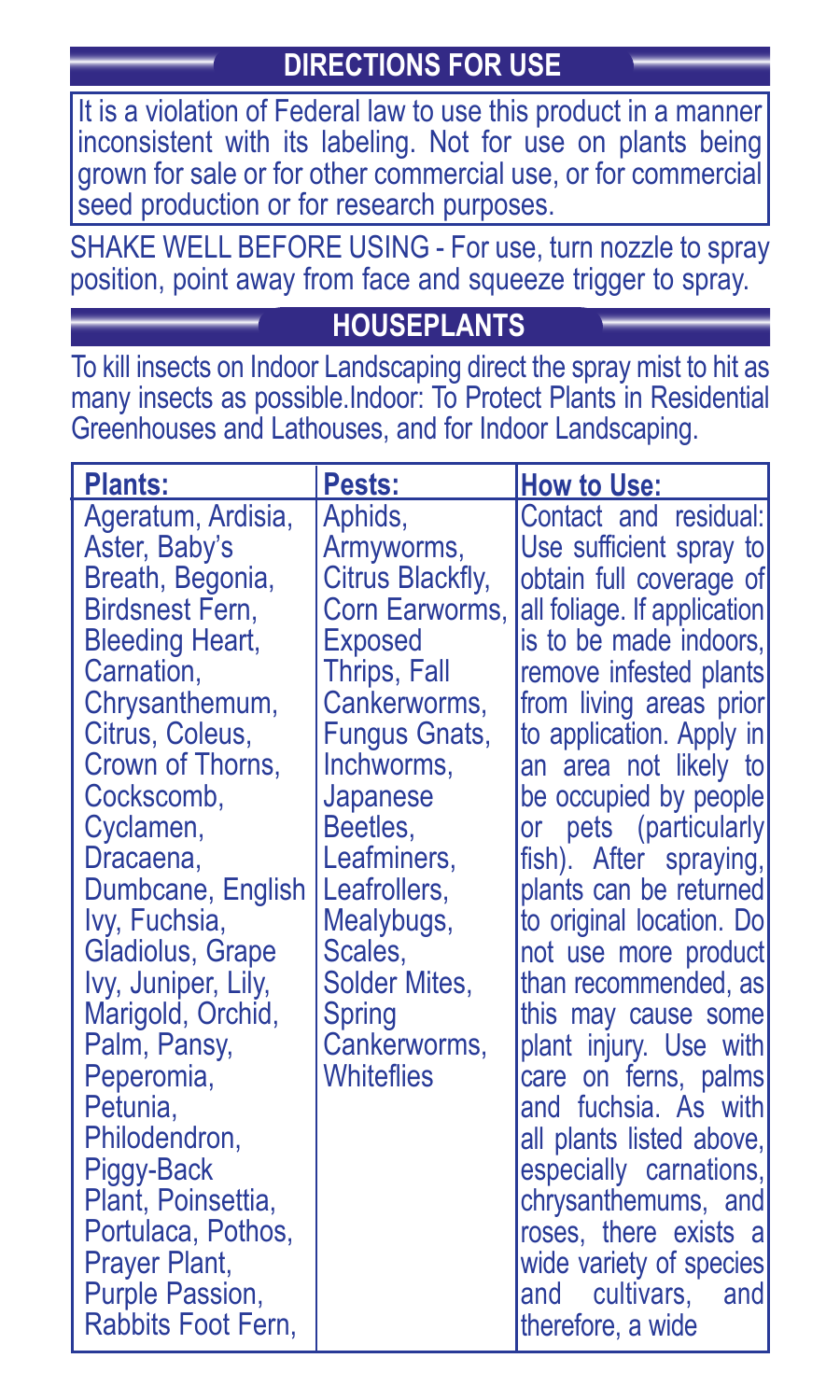| <b>Plants Cont.:</b>                                                                   | <b>Pests Cont.:</b>                                     | How to Use Cont.:                                                                                                                                                          |  |
|----------------------------------------------------------------------------------------|---------------------------------------------------------|----------------------------------------------------------------------------------------------------------------------------------------------------------------------------|--|
| Rose, Schefflera.<br>Snapdragon,<br>Snake Plant.<br>Statice, Velvet<br>Plant. Verbena. |                                                         | variety of susceptibility<br>to injury. To ascertain<br>possible phytotoxicity,<br>spray a few plants as<br>described above, wait                                          |  |
| Zinnia<br>Chrysanthemums                                                               | Armyworms.<br>Cabbageworms,<br>Cutworms.<br>Leafrollers | 24 hours, and check<br>for possible injury.<br>Repeat applications<br>may be necessary to<br>control citrus blackflies<br>on non-bearing citrus,<br>Adult Japanese beetles |  |
|                                                                                        |                                                         | on roses.                                                                                                                                                                  |  |

## **OUTDOOR APPLICAITON**

## **DIRECTIONS FOR APPLYING TO ROSES & FLOWERS**

| Roses & Flowers: Pests:               | <b>How to Use:</b> |
|---------------------------------------|--------------------|
| Ageratum, Aster, Aphids,              | Apply as a         |
| Ardisia, Azalea, Baby's Armyworms,    | thorough           |
| Breath, Begonia, Birds- Bagworms,     | spray, wetting     |
| nest Fern, Bleeding Cabbage           | the plants to      |
| Heart, Carnation, Worms, Cicadas,     | the dripping       |
| Chrysanthemum, Cornearworms,          | point. Try to      |
| Coleus. Common Cutworms,              | hit underside      |
| Ninebark and Snowberry, Exposed       | of leaves and      |
| Crown of Thorns, Thrips, Fall         | penetratel         |
| Cockscomb, Cyclamen, Cankerworms,     | dense foliage.     |
| Dracaena, Dumbcane, Fall Webworms,    | Spray in the late  |
| English Ivy, Exacum, Fungus Gnat,     | afternoon or       |
| Fuchsia, Gladiolus, Inchworms,        | evening, when      |
| Grape Ivy, Gold Bells, Japanese       | the temperature    |
| Hypoestes, Ivy, Juniper, Beetles,     | ranges from        |
| Lilac, Marigold, Mock-Leafminers,     | 50° to 75°F and    |
| Orange, Nannyberry, Leafrollers,      | when there is      |
| Orchid, Palm, Pansy, Mealybugs,       | little or no wind. |
| Pea Shrub, Peperomia, Scale Crawlers, | Spray at the first |
| Petunia, Philodendron, Spring         | sign of insects.   |
| Piggy-Back Plant, Cankerworms,        | Repeat as          |
| Poinsettia, Portulaca, Spider Mites,  | necessary; use     |
| Pothos, Prayer Plant, Whiteflies,     | intervals of 4-8   |